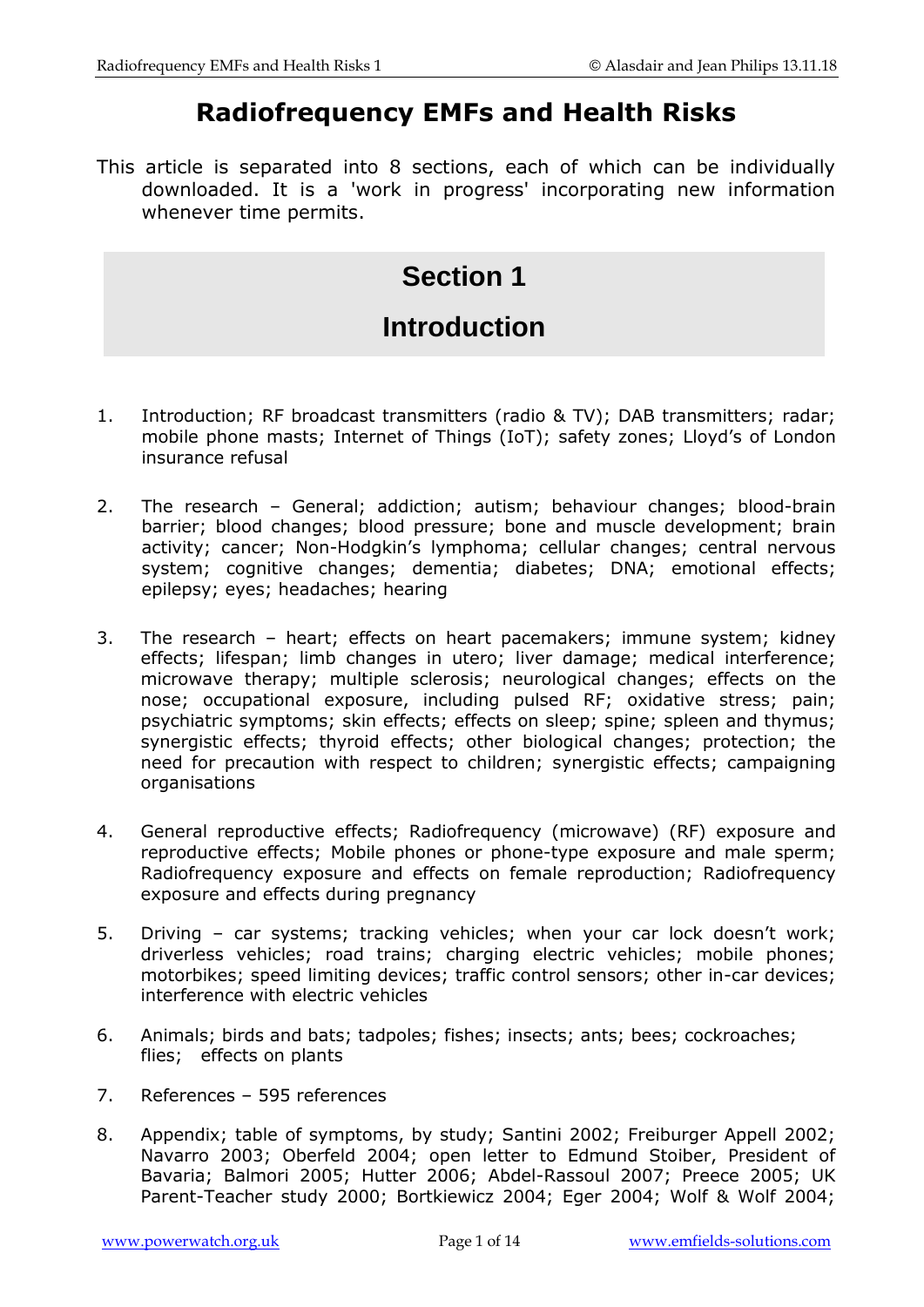Eberhardt 2008; Augner 2010; Alazawi 2011; Santini 2003; Eger & Jahn 2010; Singh 2016; Kato & Johansson 2012; Gomez-Perretta 2013; Bortkiewicz 2012

## **Introduction**

People first became exposed to man-made radiofrequency radiation in the 20<sup>th</sup> century. It was initially used by the military for radar. Studies of radar and flight-traffic controllers, found biological changes, but these personnel were exposed to much higher levels than the general public are now exposed to. Garaj-Vrhovac [\(2011\)](http://www.ncbi.nlm.nih.gov/pubmed/20833106) found that pulsed microwaves experienced by personnel working on marine radar could be the cause of genetic and cell alterations and that oxidative stress could be one of the possible mechanisms of DNA and cell damage. The frequencies studied included 3 GHz and 5.5 GHz, which are now used for WiFi transmissions. Part of a crew on a Norwegian naval ship was exposed to the radar waves for approximately 7 minutes from an American destroyer during an incident at sea in August 2012. Their symptoms developed days or weeks after the radar exposure (Moen [2013\)](http://www.ncbi.nlm.nih.gov/pubmed/24408137).

RF radiation was also used as a cold-war weapon. The US embassy in Moscow was exposed to chronic radiation by Soviet radar between 1958 to 1988. Amongst the exposed staff, there were several leukaemia cases, benign and malignant tumours, depression, irritability, memory loss, difficulty in concentrating, allergic skin problems and reproductive problems. Chromosomal abnormality tests showed that there were substantially increased frequencies of mutation in 18 out of 36 individuals (Liakouris [1998\)](http://www.ncbi.nlm.nih.gov/pubmed/9814721).

Radar emissions in peace-time have been mainly centred on airports and seaports, with some Ministry of Defence establishments adding to local environmental exposure.

The major exposure to the general public from pulsed microwaves comes from mobile phones, the transmitting infrastructure (mobile phone base stations or masts), wireless appliances and 'blue tooth' equipment (in homes, schools, workplaces, cars, etc.), wireless computing in schools, homes and work places, and the expanding roll-out of wireless communication giving laptop users access to the Internet whilst 'on the move'. This accessibility is rapidly extending to planes, trains, most cities and towns, and expanding into more remote rural areas. Satellite and balloon technology are also being developed to enable more rural users to benefit from this new technology. A study by Tomitsch [\(2010\)](http://www.ncbi.nlm.nih.gov/pubmed/19780092) showed that the highest exposure to RF in homes came from DECT base stations and mobile phone masts. Breckenkamp [\(2012\)](http://www.ncbi.nlm.nih.gov/pubmed/21964673) also found that the major sources of exposure to RF in 1,348 German bedrooms were cordless phones (DECT standard) and wireless LAN/blue tooth contributing about 82% of total exposure. A follow up study by Tomitsch & Dechant [\(2015\)](http://www.ncbi.nlm.nih.gov/pubmed/25421708) found an overall increase in residential RF exposure between 2006 and 2012, especially for UMTS (3G) and wLANs. There was a higher total RF-EMFs in urban than in rural areas.

Bolte & Eikelboom [\(2012\)](http://www.ncbi.nlm.nih.gov/pubmed/22906414) found that the highest environmental exposure to RF (excluding mobile phone calls MADE by people in the survey) come from received calls from a mobile phone (37.5%), from cordless DECT phones and their base units (31.7%) and from mobile phone base stations (12.7%). The exposure to mobile phone base stations increased with the percentage of urban ground use, which is an indication for high people density. The highest mean exposure relates to the activities with high people density, such as travelling by public transport, visiting social events, pubs or shopping malls.

The mean total exposure largely depends on phone calls of a high exposure level and short duration. These calls lead to potentially high contrasts as well in exposure levels between sessions of the same activity as between persons, thus posing a challenge for personal exposure prediction.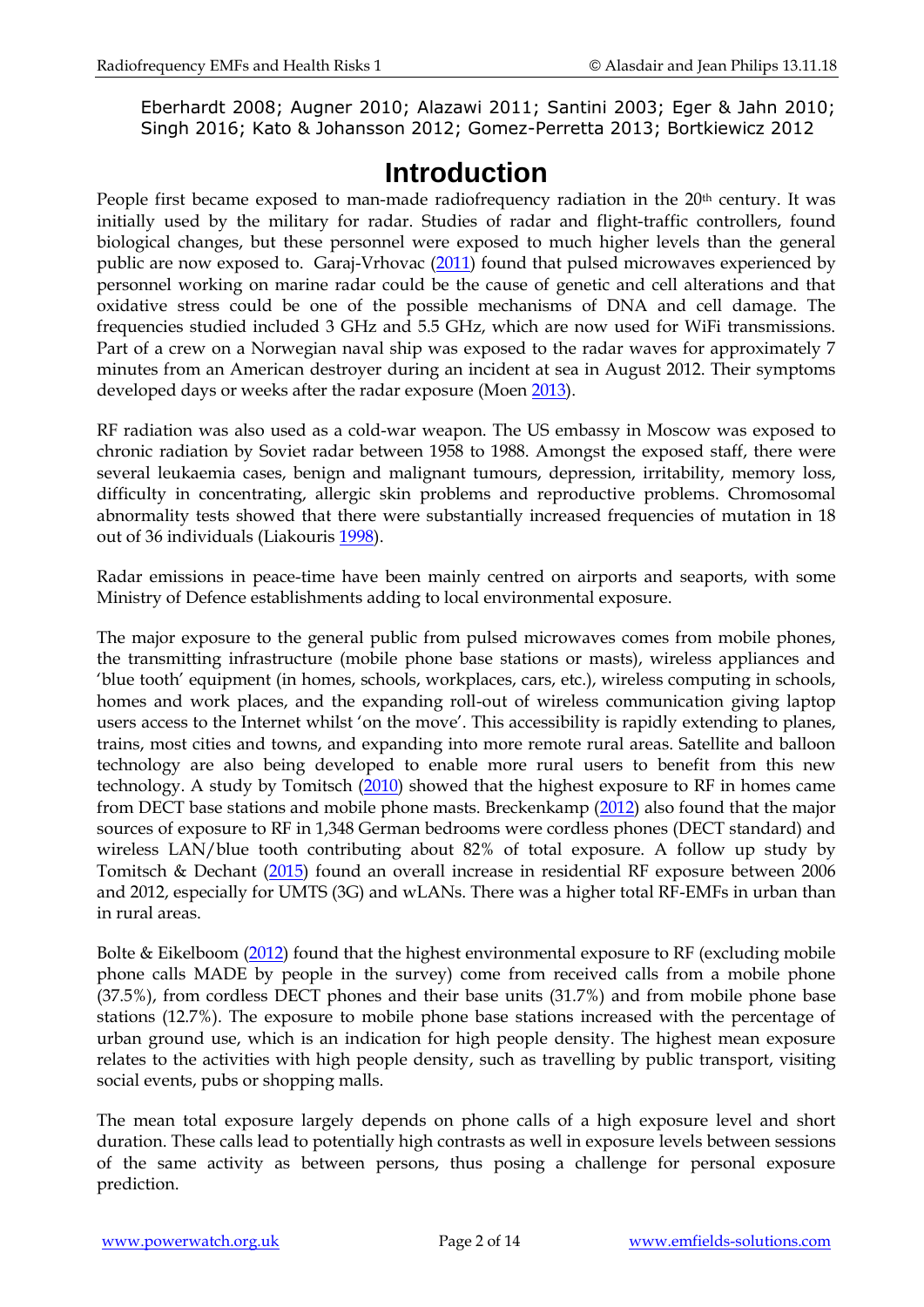The technology is novel in human experience and any effects are most likely to be long-term. The important thing to bear in mind with regard to exposure is not the level compared with the allowed guidelines, but the level compared with what we have been exposed to in human evolutionary terms.

Most early health research work focused on occupational exposure of military personnel and some on the effects of weaponry. The first significant report by Sadcikova describing occupational 'microwave sickness' appeared in 1974. The symptoms included fatigue, headaches, palpitations, insomnia, skin symptoms, impotence and altered blood pressure.

Berg [\(2006\)](http://www.ncbi.nlm.nih.gov/pubmed/16873421) found a slight increase in risk of meningiomas and gliomas as a result of occupational exposure.

Radio and TV station operators were studied and it was found that radiofrequency radiation contributed to adverse effects on the cardiovascular system (Vangelova [2006\)](http://www.ncbi.nlm.nih.gov/pubmed/16503299). It has been felt important to monitor field levels workers are exposed to, so that they can plan work on masts so that the maximum permissible EMF dose is not exceeded in any shift (Masiak [2007\)](http://www.ncbi.nlm.nih.gov/pubmed/18274092).

In many cases, *medical tests (including blood pictures and biochemistry) showed no significant abnormalities.* The symptoms often persisted for several months, even years, after the exposure, and some of the people who had been exposed were never able to regain the level of good health they had experienced beforehand. Some exposures resulted in severe anxiety necessitating short term sedation and even admission to hospital. Psychological problems and emotional instability persisted for up to a year. Some symptoms, especially headaches were made worse as a result of direct sunlight or body warming.

Although many of the occupational studies were investigating accidental exposures to higher levels of radiofrequency radiation than were usual, and much higher than the current levels that the general public are allowed to be exposed to, it is interesting (and concerning) to note:

- The similarity of symptoms in these studies, with those looking at much lower levels of microwave radiation in the environment, such as the sort of levels near mobile phone base stations (see below)
- The difficulty of finding *any* biological markers that can account for the reported health effects, which adds to the problem of diagnosis
- The often long-term persistence of the symptoms, including psychological ones
- The fact that full health is often not recovered after exposure

What the research clearly demonstrates is that body tissues respond to electromagnetic fields at very low levels indeed, and the environment can change levels of exposure quite dramatically depending on whether they are reflective or otherwise (Vermeeren [2010\)](http://www.ncbi.nlm.nih.gov/pubmed/20808028). The RF field levels experienced by surgeons using electro surgery units was investigated. The time exposed was reported to be higher than was actually the case and the cables connecting electrodes with the generator at a distance of 15 cm met the requirements of the Polish permissible exposure limits (Karpowicz [2013\)](http://www.ncbi.nlm.nih.gov/pubmed/24502113).

The response is non-linear for both frequency and power. That is:-

- biological systems may react at some low power levels and not others
- they may not react at all to high levels. Experiments on nematodes show that they respond adversely to lower levels and at higher levels they do not exhibit the same degree of stress (Daniells [1998\)](http://www.ncbi.nlm.nih.gov/sites/entrez?Db=pubmed&Cmd=ShowDetailView&TermToSearch=9635489&ordinalpos=4&itool=EntrezSystem2.PEntrez.Pubmed.Pubmed_ResultsPanel.Pubmed_RVDocSum).
- they may react very differently to different frequencies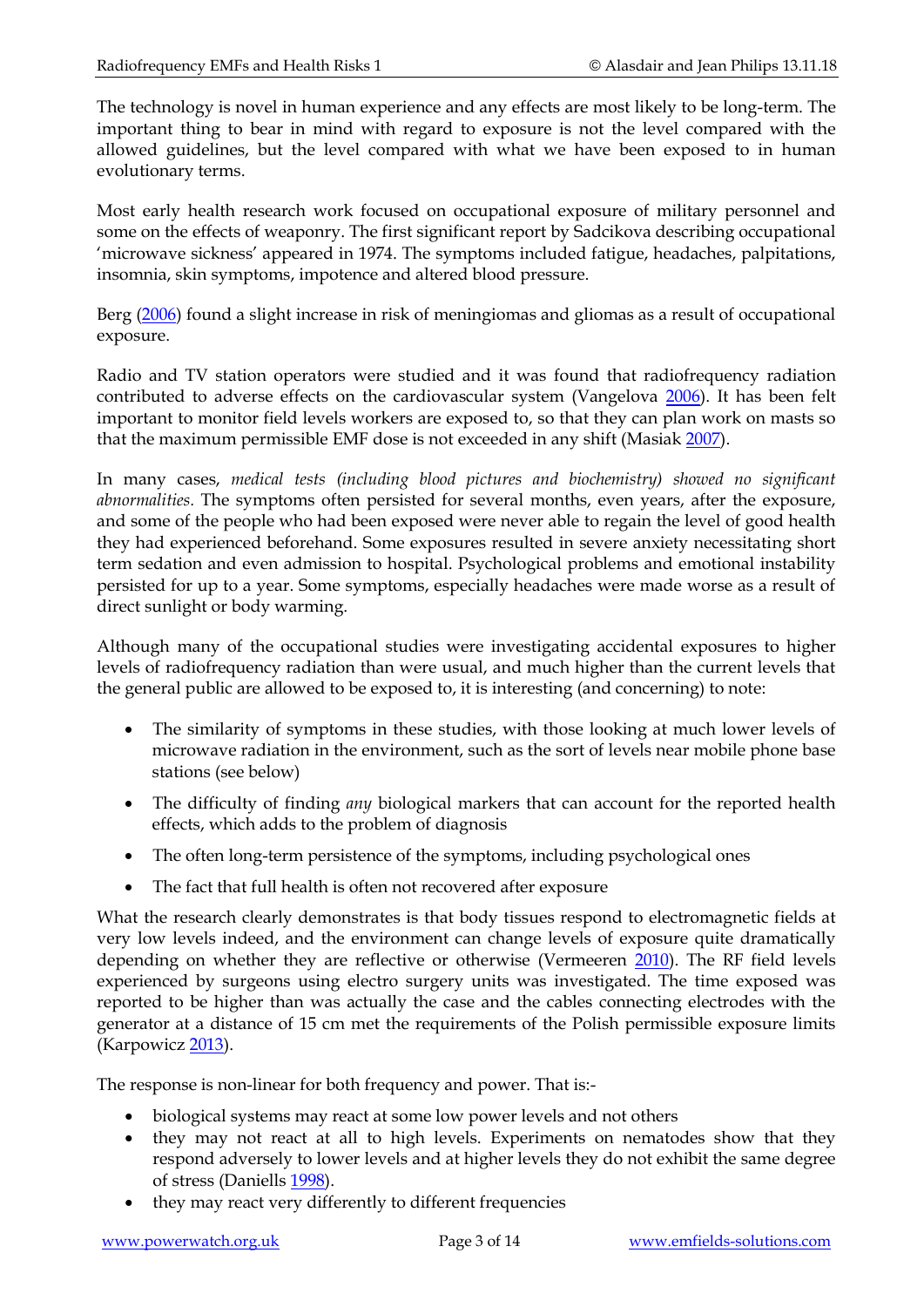We believe that, rather than there being a general threshold below which no ill-health symptoms occur, *people are very variable, having their own individual thresholds that can, in an increasing minority of the population, be exceeded at low levels of exposure.* Many people, although they form a minority of the population, exhibit hypersensitive responses to many different stimulants (penicillin, peanuts, etc.) (Baliatsas 2016).

Different parts of the body absorb radiofrequency energy differently. It depends to a large extent on the water content of the tissue, so blood, skin, muscle, brain and peripheral nerves absorb more than fat and bone. It is likely that the effect is cumulative rather than purely instantaneous, and that cascade effects (where one reaction triggers one or more other effects in cells or systems), from gene expression to protein modification to cellular ion transport are all affected. It is probable that these molecular and cellular cascade effects help to explain the wide range of symptoms that characterise electrical hypersensitivity and that simplified provocation trials under laboratory conditions do not necessarily reveal a linear predictable response among people claiming to be sensitive. This does not prove that their experiences in their normal environment are 'all in the mind'. It simply indicates that complex electromagnetic environments where there may be other factors complicating people's exposure (e.g cordless phones, wLAN systems, etc.) are not easily replicated in the laboratory.

Where there are multiple exposures, the outcomes are not necessarily predictable. A relatively recent review by Mild & Mattson [\(2010\)](http://www.ncbi.nlm.nih.gov/pubmed/20707642) of the work done by the Bioelectromagnetics group at the Catholic University of America (CUA), maybe gives hope to those who are affected by radiofrequency sources, who may find protection in unusual ways. Mild & Mattson concluded that *"biological effects can be found after exposure to low-level ELF and RF electromagnetic fields, and when effects are observed, applying an ELF magnetic noise field inhibits the effects." "In all cases where the noise field has been applied to prevent an observed effect, it has been successful in eliminating the effect."* 

The International Agency for Research on Cancer (IARC) in 2011 classified all RF-EMFs (30 Kkz – 300 GHz) as a 2B carcinogen. They accepted that there are significant differences between the emission levels of different emitters, but chose to make no distinctions between them. In March 2012, Robert A Baan, the Responsible Officer for Monograph 102 on RF-EMF said *"Because the exposure levels for many of these other devices and exposure situations are so much lower then the exposure to someone who has a functioning cell phone against her/his ear, the risk will be considerably less (although the hazard still exists).*

The Advisory Group on Non-ionising Radiation (AGNIR) 2012 report forms the basis of official advice on the safety of radiofrequency (RF) electromagnetic fields in the United Kingdom and has been relied upon by health protection agencies around the world. The review by Starkey [\(2016\)](https://www.ncbi.nlm.nih.gov/pubmed/27902455) describes incorrect and misleading statements from within the AGNIR report, omissions and conflict of interest, which make it unsuitable for health risk assessment. The executive summary and overall conclusions did not accurately reflect the scientific evidence available. Independence is needed from the International Commission on Non-Ionizing Radiation Protection (ICNIRP), the group that set the exposure guidelines being assessed.

The rationale, put forward mostly by physicists and accepted by many health agencies, is that, "since NIR does not have enough energy to dislodge electrons, it is unable to cause cancer." This argument is based on a flawed assumption and uses the model of ionizing radiation (IR) to explain NIR, which is inappropriate. Evidence of free-radical damage has been repeatedly documented among humans, animals, plants and microorganisms for extremely low frequency (ELF) electromagnetic fields (EMF) and for radio frequency (RF) radiation, none of which are ionizing. NIR interferes with the oxidative repair mechanisms resulting in oxidative stress, damage to cellular components including DNA, and damage to cellular processes leading to cancer (Havas [2017\)](https://www.ncbi.nlm.nih.gov/pubmed/27903411).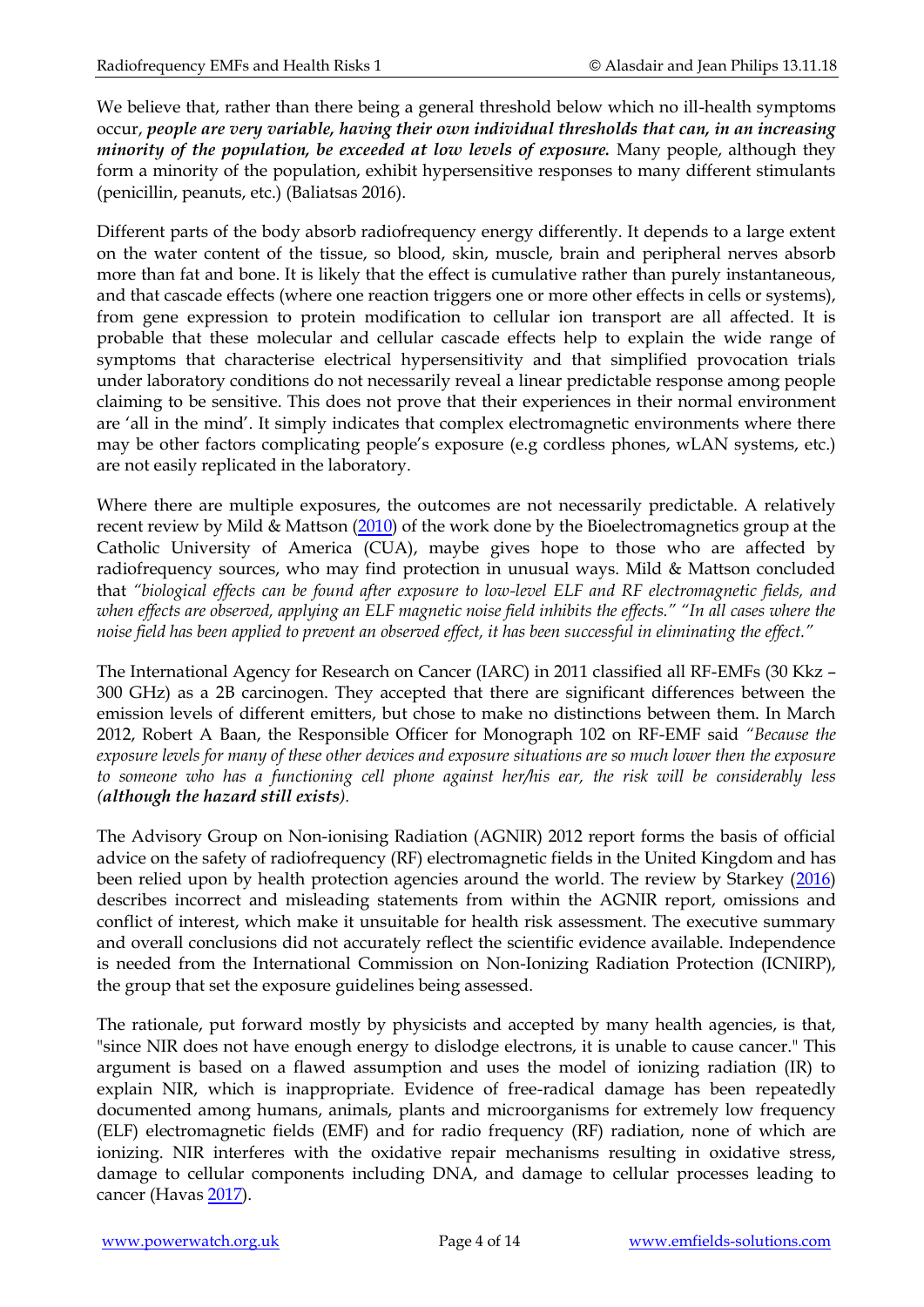**Selected Quotations from scientists who signed the international EMF Scientist appeal**

(May 2015). Those who signed the appeal have published between them more than 2,000 peerreviewed research papers on electromagnetic fields.

#### **Dr Don Maisch, Australia**

*"We are now entering the era of 'The Internet of Things' (IoT) where all our appliances will be Wi-Fi enabled, endlessly communicating with each other and us through so-called smart devices. This 'brave new world' dictates that human exposure to radiofrequency radiation must greatly increase in order to accommodate the technology. This is a planned world being created by technocrats totally ignorant of the reality of our biology."*

#### **Dr Magda Havas, Canada**

*"Putting Wi-Fi in schools; allowing cordless phones that radiate constantly to be manufactured; placing wireless baby monitors near an infant, using a wireless tablet, smart phone or computer while pregnant; holding a cell phone next to the head and keeping a cell phone in a bra or hip pocket or under a pillow; placing cell phone antennas near homes, schools and on hospitals; metering electricity, water and gas with wireless smart meters and designing smart appliances for the home will be viewed by future generations as dumb technology generated by greed for a population that is largely ignorant of the consequences."*

#### **Dr Lebrecht von Klitzing, Germany**

*"Continued exposure to WiFi in Germany has deleterious effects on the cardiovascular system."*

#### **Professor Kavindra Kesari, India**

*"No action has been taken despite our awareness of the harmful impact of electro-pollution due to political interference."*

#### **Dr Daniel Favre, Switzerland**

*"Active mobile phone handsets and signals from masts have a dramatic impact on the behaviour of honeybees and could be contributing to the decline of honeybees around the world."*

#### **Dr Martin Blank, USA**

*"International exposure guidelines for electromagnetic fields must be strengthened to reflect the reality of their impact on our bodies, especially on our DNA."*

### **RF Broadcast transmitters**

When discussing the health effects from RF transmitters such as mobile phone masts, the industry often denies that there could be a problem, saying that we have had radio and TV broadcasting for a long time, without reported health problems. This is not strictly true as you can see from several studies, some of which we report below.

Residents on Lookout Mountain, a residential community that contains numerous radio and TV transmitters that broadcast to the entire Denver metropolitan area, had statistically significant increases in the number of white blood cells that are immune system markers (such as T cells and lymphocytes). This [study](http://www.powerwatch.org.uk/news/20060928_non_thermal_lookout.pdf) was a follow up to previous findings, in July 2004, that there were a higher number of residents with brain tumours than would be expected in the area. Ha [2007](http://www.ncbi.nlm.nih.gov/sites/entrez?Db=pubmed&Cmd=ShowDetailView&TermToSearch=17556764) found a link with increased childhood leukaemia incidence. In an earlier paper, Ha [\(2003\)](http://www.ncbi.nlm.nih.gov/sites/entrez?Db=pubmed&Cmd=ShowDetailView&TermToSearch=15859510) found a significant increase in the incidences of leukaemia and brain cancer in the vicinity of AM radio transmitters. Park [\(2004\)](http://www.ncbi.nlm.nih.gov/sites/entrez?Db=pubmed&Cmd=ShowDetailView&TermToSearch=15338224) found higher mortality rates for all cancers and leukaemias, especially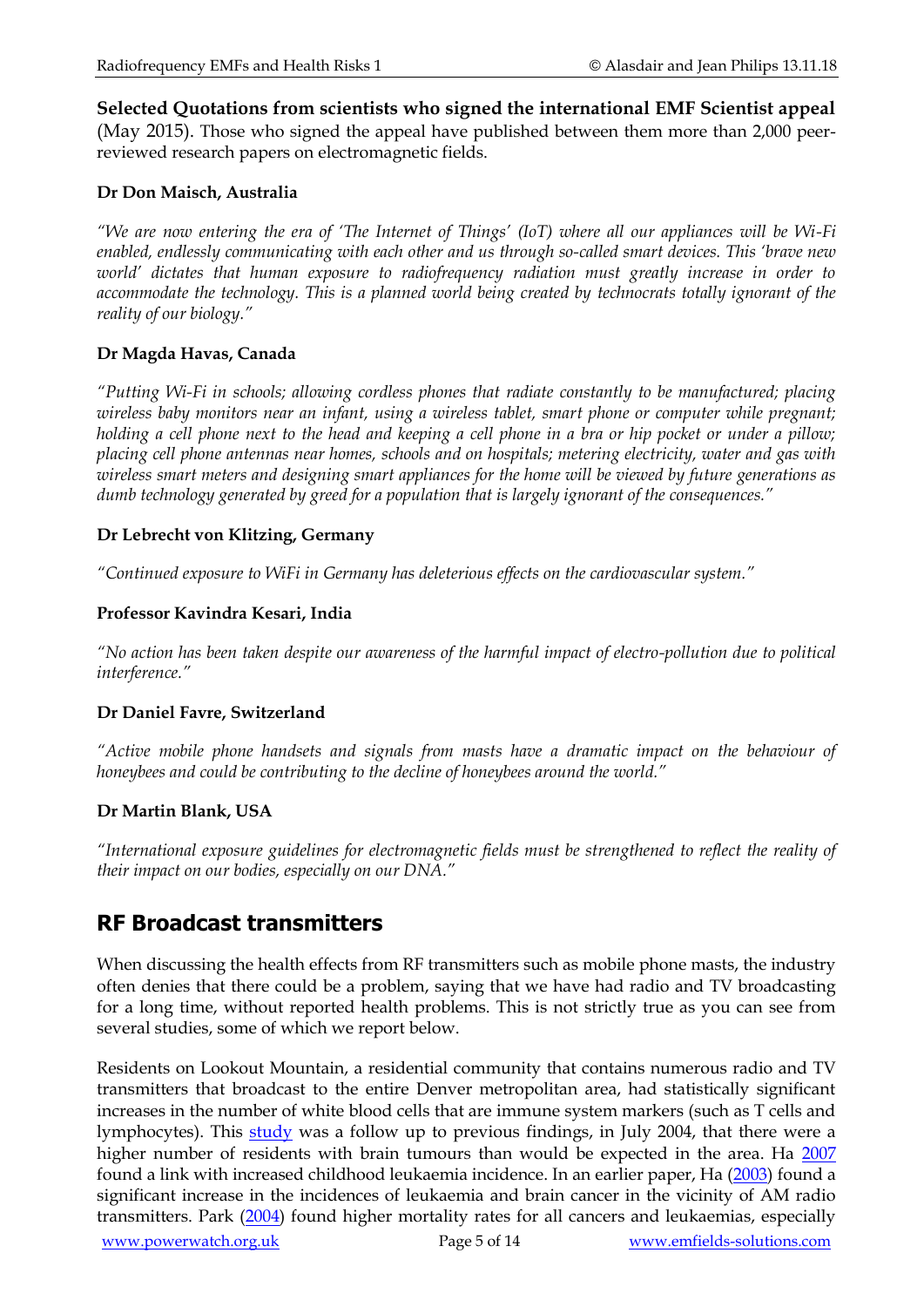among young adults aged under 30 years, in areas near AM radio broadcasting towers. Hocking & Gordon [\(2003\)](http://www.ncbi.nlm.nih.gov/pubmed/15369273) had found that those children with leukaemia living less that 4 kilometres from a TV transmitter had a lower survival rate than those living further away.

Electromagnetic fields from radio-television broadcasting stations in Italy were found to reduce immune system function and increase anxiety (Boscolo [2006\)](http://www.ncbi.nlm.nih.gov/pubmed/17291406).

Huttunen [\(2009\)](http://www.ncbi.nlm.nih.gov/pubmed/19268549) found that about a third of people reacted to RF standing waves with spontaneous hand movements. It is clear that there are relatively crude biological effects, so it is hardly surprising that more subtle effects may be happening.

#### **DAB transmitters**

More people seem to react to the new digital radio and TV transmitters than did to the older analogue systems. As far as we know there has been no specific research into it, but it is a growing concern. The connection between FM radiation and skin cancer could be at least partially explained by the results of a study by Hallberg [\(2016,](http://www.ncbi.nlm.nih.gov/pubmed/26954356) [2016b\)](https://www.ncbi.nlm.nih.gov/pubmed/27355094); which showed a strong association between cancer risk and the use of horizontally polarized FM broadcasting radiation, whereas vertical polarization seemed to cause no health effects. The Digital Radio Working Group (DRWG) says that by 2015, less than half of all radio listening could be via traditional FM or AM sets. It says that if DAB broadcasts reach enough of the country by then, a switch to digital would be possible by 2017. Motorists are being particularly slow at changing to DAB receivers.

When digital TV transmitters are switched on their power output increases from 30kW to 500kW. The analogue transmitters, which broadcast at higher power than the current digital ones, are generally being switched off when Digital TV transmission is activated. However, as some TVs are still unable to receive digital signal in some places the transmitters are working in tandem.

In 2009, the modulation pattern for digital transmission was changed; possibly making the signal more 'pulsey' which could affect people who are sensitive to RF signals.

### **Radar**

A study by Burlaka [\(2014\)](https://www.ncbi.nlm.nih.gov/pubmed/24597749) showed that qualitative and quantitative disturbances in electron transport chain (ETC) of mitochondria registered at permitted energy load for the staff of radar stations.

### **Mobile phone masts**

Hallberg and Johansson [\(2009\)](http://www.ncbi.nlm.nih.gov/pubmed/19211231) found that the Swedish population's health generally improved during the early 1990s but suddenly started to deteriorate from 1997 onwards. They believed that the change was too dramatic to be explained away by improved diagnostics, indicating that there were new physical causes of the health ailments that urgently needed searching for. They thought it possible that modern wireless communication technologies could not be ruled out as this is one of the biggest changes to the environment since 1997. For example, a study by Deatanyah (2012) showed RF exposure from mobile phone masts in 46 towns in Ghana had increased by a factor of 108 since a survey 2 years previously!

Kelsh (2010) suggested that studies should allow for the fact that people in more rural areas may be exposed to higher levels of RF from their phones, as well as the mast, due to their need for a higher power output.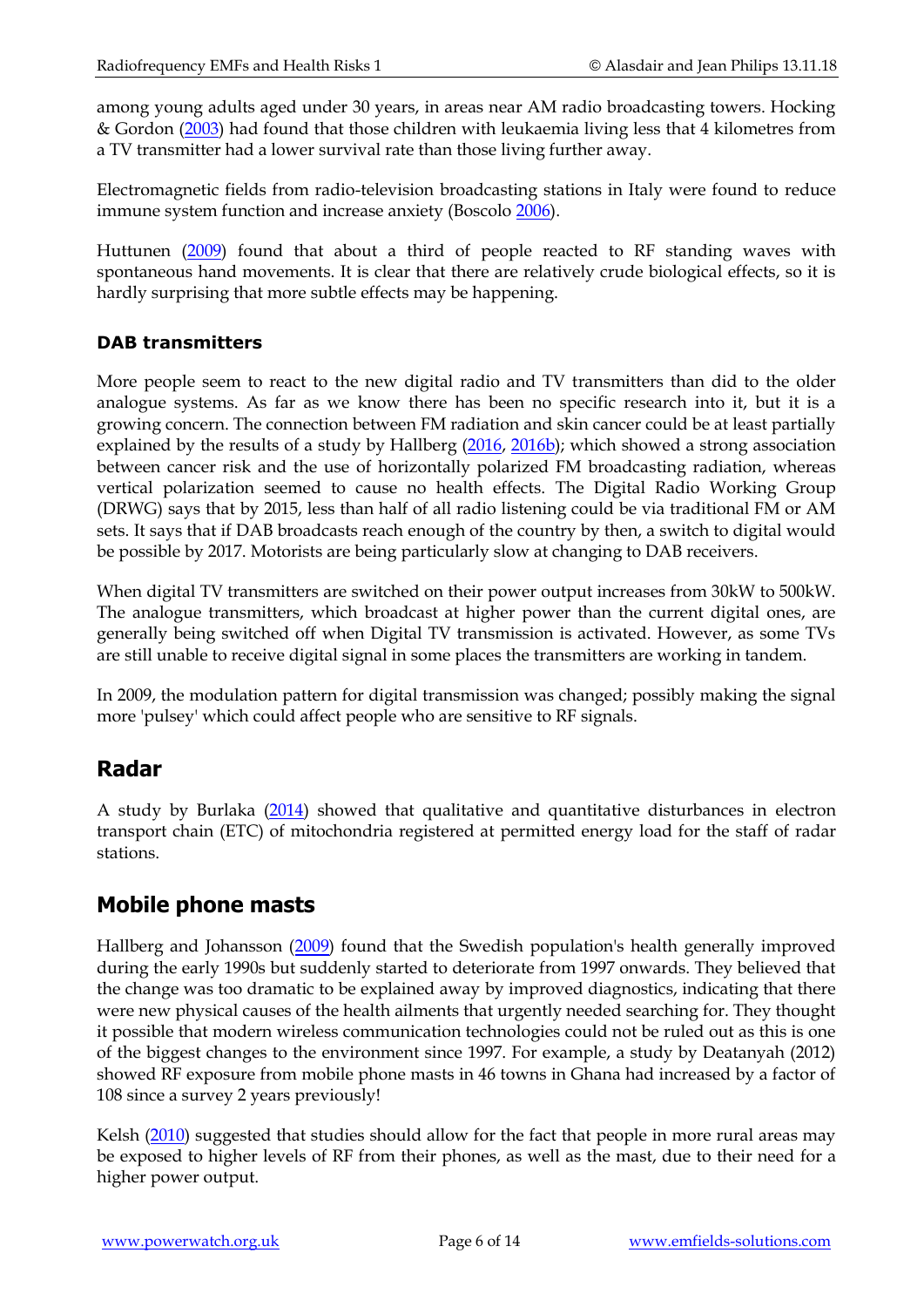In Chandrigarh, India, RF levels from mobile phone masts were measured to assess public exposure. The results showed that levels were below the ICNIRP limit, but well above the level at which the biological systems of humans and animals start being affected (Dhami [2011\)](http://www.ncbi.nlm.nih.gov/pubmed/22083401).

The graph below shows the dramatic increase in public exposure to RF in urban areas. It is accepted by many researchers that the level at which a significant number of people experience health effects is at 0.6 V/m, highlighted in green on the left.



In many of the studies assessing microwave exposure levels from mobile phone base stations, it appears that symptoms start to show when people live in background levels as low as 0.05 V/m. The symptom data is shown in table 1 in "Radiofrequency EMFs & Health Risks 5 Appendix". Kundi & Hutter (2009) say that *From available evidence it is impossible to delineate a threshold below which no effect occurs, however, it is suggested that power densities around 0.5-1mW/m<sup>2</sup> must be exceeded in order to observe an effect."* They continued *"The difficulties of investigating longterm effects of base station exposure have been exaggerated, considering that base station and handset exposure have almost nothing in common both needs to be studied independently. It cannot be accepted that studying base stations is postponed until there is firm evidence for mobile phones".*

In February 2017, with Senate Bills 19 and 88, the array of currently-used and planned, harmful frequencies, wavelengths and modulations to be deployed in every public and private space, indoors and out:

**5G**: 600 MHz = microwaves ~20 inches long

- 4G: 700 MHz = microwaves  $~17$  inches long
- $3G/4G$ : 800 MHz = microwaves ~15 inches long
- $3G/4G$ : 900 MHz = microwaves ~13 inches long
- $3G/4G$ : 1800 MHz = microwaves  $\sim$ 7 inches long
- $3G/4G$ : 2100 MHz = microwaves ~6 inches long
- Wi-Fi: 2400 MHz = microwaves  $~5$  inches long
- **5G**: 3100 MHz to 3550 MHz = microwaves  $\sim$  3.8 to 3.3 inches long
- **5G**: 3550 MHz to 3700 MHz = microwaves  $\sim$ 3.3 to 3.2 inches long
- **5G**: 3700 MHz to 4200 MHz = microwaves  $\sim$  3.2 to 2.8 inches long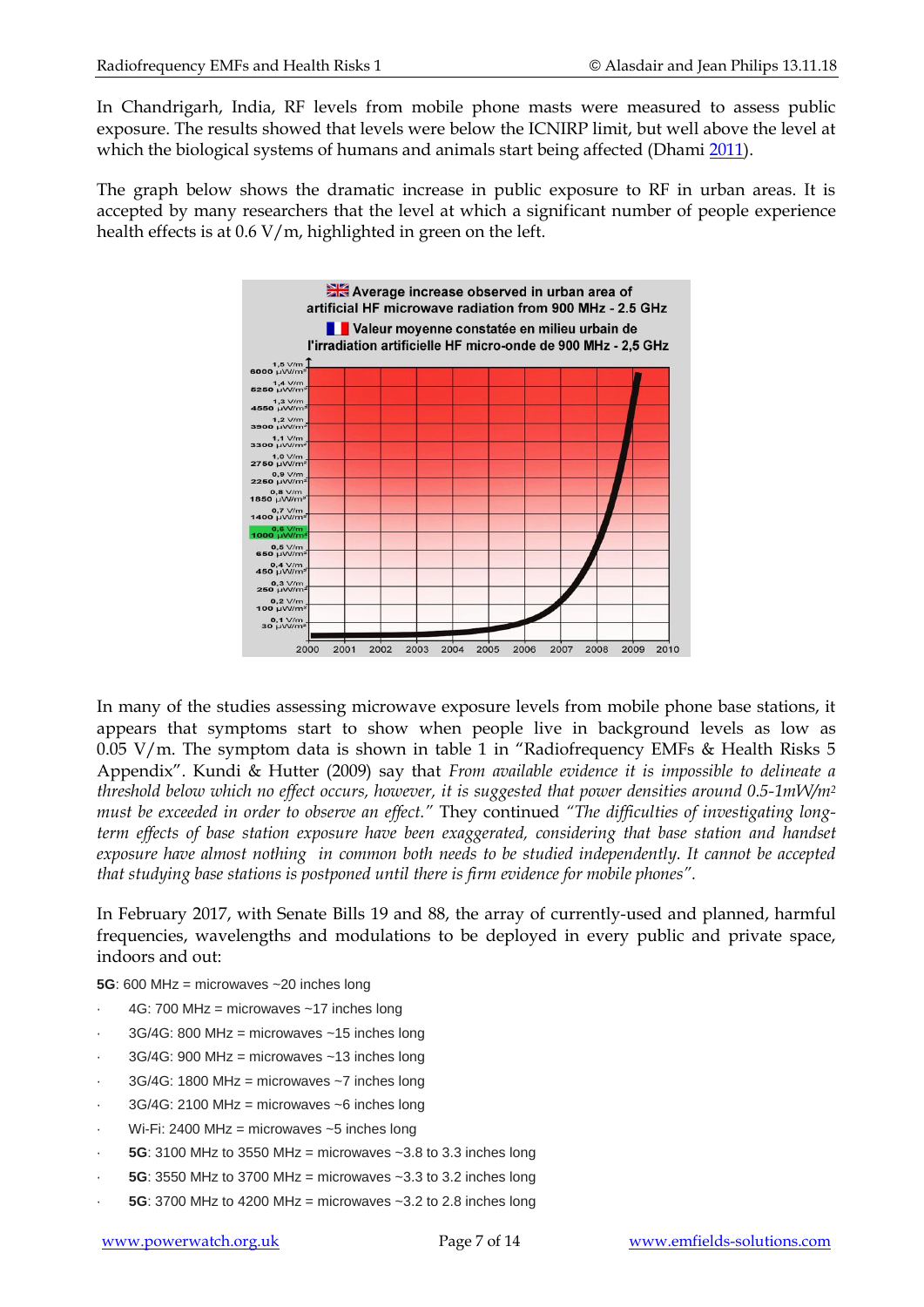- **5G**: 4200 to 4900 MHz = microwaves  $\sim$  2.8 to 2.4 inches long
- Wi-Fi: 5800 MHz = microwaves  $\sim$  2.0 inches long
- · **5G**: 24,250 to 24,450 MHz = microwaves ~**0.5 of an inch long**
- · **5G**: 25,050 to 25,250 MHz = microwaves ~**0.5 of an inch long**
- · **5G**: 25,250 to 27,500 MHz = microwaves ~**0.4 of an inch long**
- · **5G**: 27,500 to 29,500 MHz = microwaves ~**0.4 of an inch long**
- · **5G**: 31,800 to 33,400 MHz = microwaves ~**0.4 of an inch long**
- · **5G**: 37,000 to 40,000 MHz = microwaves ~**0.3 of an inch long**
- · **5G**: 42,000 to 42,500 MHz = microwaves ~**0.3 of an inch long**
- · **5G**: 64,000 to 71,000 MHz = microwaves ~**0.2 of an inch long**
- · **5G**: 71,000 to 76,000 MHz = microwaves ~**0.2 of an inch long**
- · **5G**: 81,000 to 86,000 MHz = microwaves ~**0.1 of an inch long**

Microwave radiation bioeffects synergistically, not merely additively, with a complexity of simultaneous frequency deployments.

In Switzerland, Sagar [\(2016\)](https://www.ncbi.nlm.nih.gov/pubmed/27336233) measured public RF exposure levels. The major exposure contribution at outdoor locations was from mobile phone base stations, reaching 0.89 V/m for total RF-EMF. There were quite high levels of exposure in public transport systems; 0.69V/m in trams, 0.46V/m in trains and 0.39V/m in buses.

A study by Dode [\(2011\)](http://www.ncbi.nlm.nih.gov/pubmed/21741680) looked at the proliferation of mobile phone masts in Belo Horizonte, Brazil. The highest field measured was 12.4 V/m and the lowest was 0.4 V/m. Between 1996 and 2006 the highest mortality rate from tumours was in residents living within 500 metres of the masts.

In 2008 Telstra, the Australian telco had built a high-speed mobile broadband network covering 99% of the population, covering 2 million square kilometres and penetrating up to 100 km offshore and down mines.

Nasseri [\(2013\)](http://www.ncbi.nlm.nih.gov/pubmed/24359870) concluded that installing antennas in a crowded area needs more care because of higher radiation emissions. More rigid surfaces and mobile phone users are two important factors in crowded areas that can increase RF density and raise public microwave exposure.

In March 2012, Ofcom predicted that the demand for high mobile data rates could grow 800-fold between 2012 and 2030, due largely to the popularity of smartphones and tablet computers. This demand will put a huge strain on mobile networks. Meeting these demands would include building lots more base stations (masts), though all of the measures suggested were felt unequal to meet the growing demand. Ofcom is considering freeing a chunk of the UHF spectrum, the 700 MHz band, currently used for digital TV signals. After exposure to UHF radiation, brain tissue in rats was damaged (Burlaka [2016\)](https://www.ncbi.nlm.nih.gov/pubmed/28230822). The damage caused metabolic reprogramming of cell mitochondria increasing the rate of superoxide radical generation and nitric oxide, which may initiate the development of neurodegenerative diseases and cancer.

The EU is planning to fill in gaps in legislation and standards to prepare for pan-European deployment of 5G (Science/business February 2016). The plan, due at the end of 2016 will include a commonly agreed calendar for commercial roll out, with the Commission aiming to encourage the automotive, healthcare, energy, and entertainment industries to work with telecommunications companies on the initial deployment of 5G in Europe. By the end of 2020 the technology is expected to be available for industrial use, assuming that new frequency bands for 5G are available. The dependence on 5G will require companies to build new security systems. The world's first 5G network will make its debut at the 2018 Winter Olympics in South Korea, and Oettinger suggested Europe could deploy its first 5G network at a similar event, saying the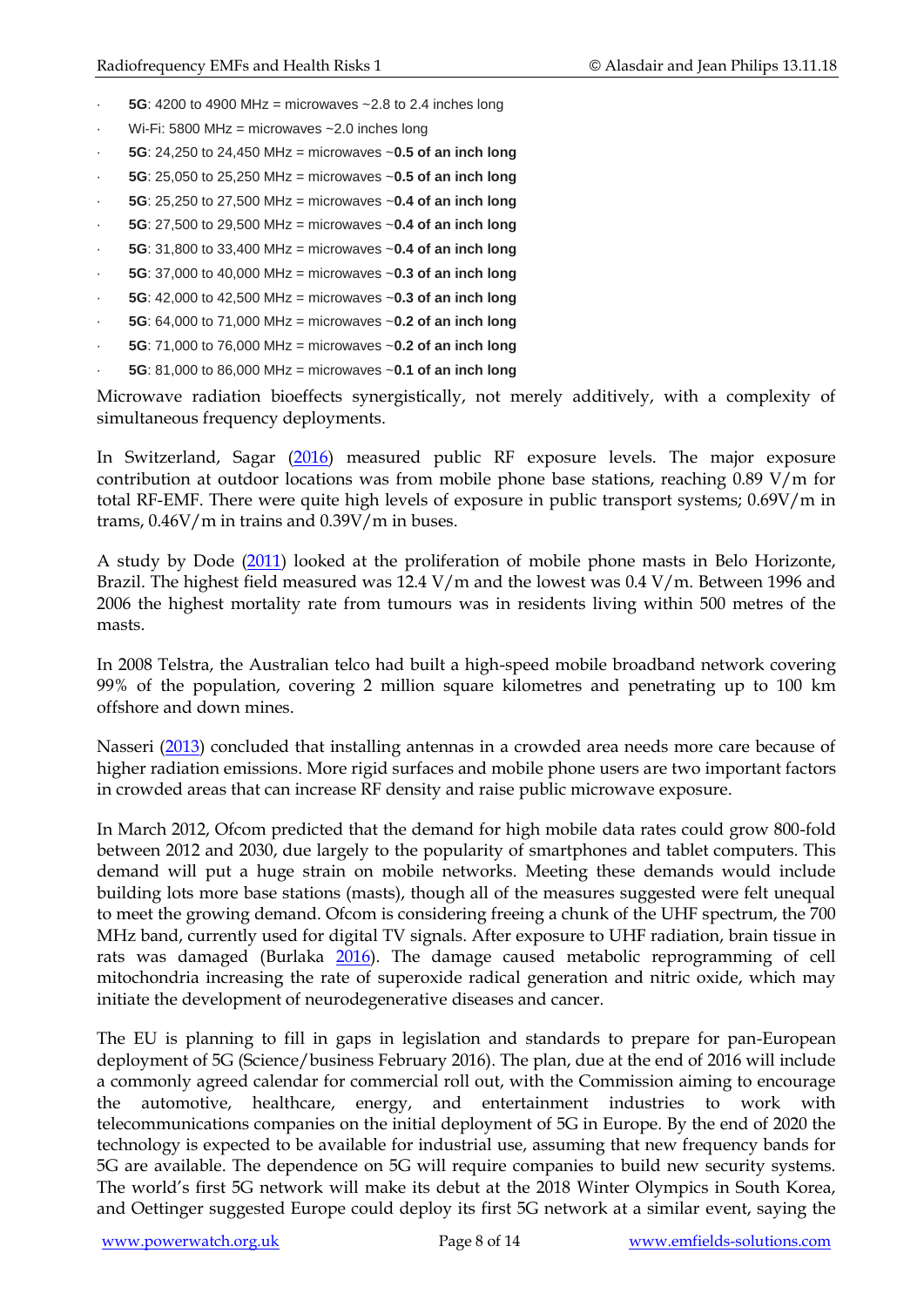final of the EURO 2020 UEFA football championship, which will be played in London, might be one possibility.

Finland introduced the world's most advanced 5G test network at Mobile World Congress 2016 in February. It is also open to companies from outside Finland

In March 2016 the UK Prime Minister Cameron was asked about how he is going to supply super fast broadband to the whole country. His reply... "well we were all a bit silly 10 years ago when some of us were against phone masts being erected but now we need to change the law so that we can put phone masts where they are needed to cope with the demand ……"

Santini in [2002](http://www.ncbi.nlm.nih.gov/sites/entrez?Db=pubmed&Cmd=ShowDetailView&TermToSearch=12168254&ordinalpos=2&itool=EntrezSystem2.PEntrez.Pubmed.Pubmed_ResultsPanel.Pubmed_RVDocSum) produced the following graph of symptoms reported by people living within 300 metres of mobile phone base stations. Professor Santini was told to "shut up or leave his employment" after he had revealed these results. Dimitris Panagopoulos, a researcher at the University of Athens' department of cell biology and biophysics, told the Wire Report that he has been kept back from doing experiments, and gradually excluded from lectures, remaining a postdoctoral fellow when he should have been an assistant professor. After testifying in Canada in 2010, before the House Standing Committee on Health about health risks associated with wireless signals, he was asked to leave his office.



**See also:** [http://www.emrnetwork.org/position/santini\\_hearing\\_march6\\_02.pdf](http://www.emrnetwork.org/position/santini_hearing_march6_02.pdf)

It seems that there are 2 peaks of symptoms at less than 10 metres and 50 to 100 metres. The second peak in radiation can be clearly seen in the map below.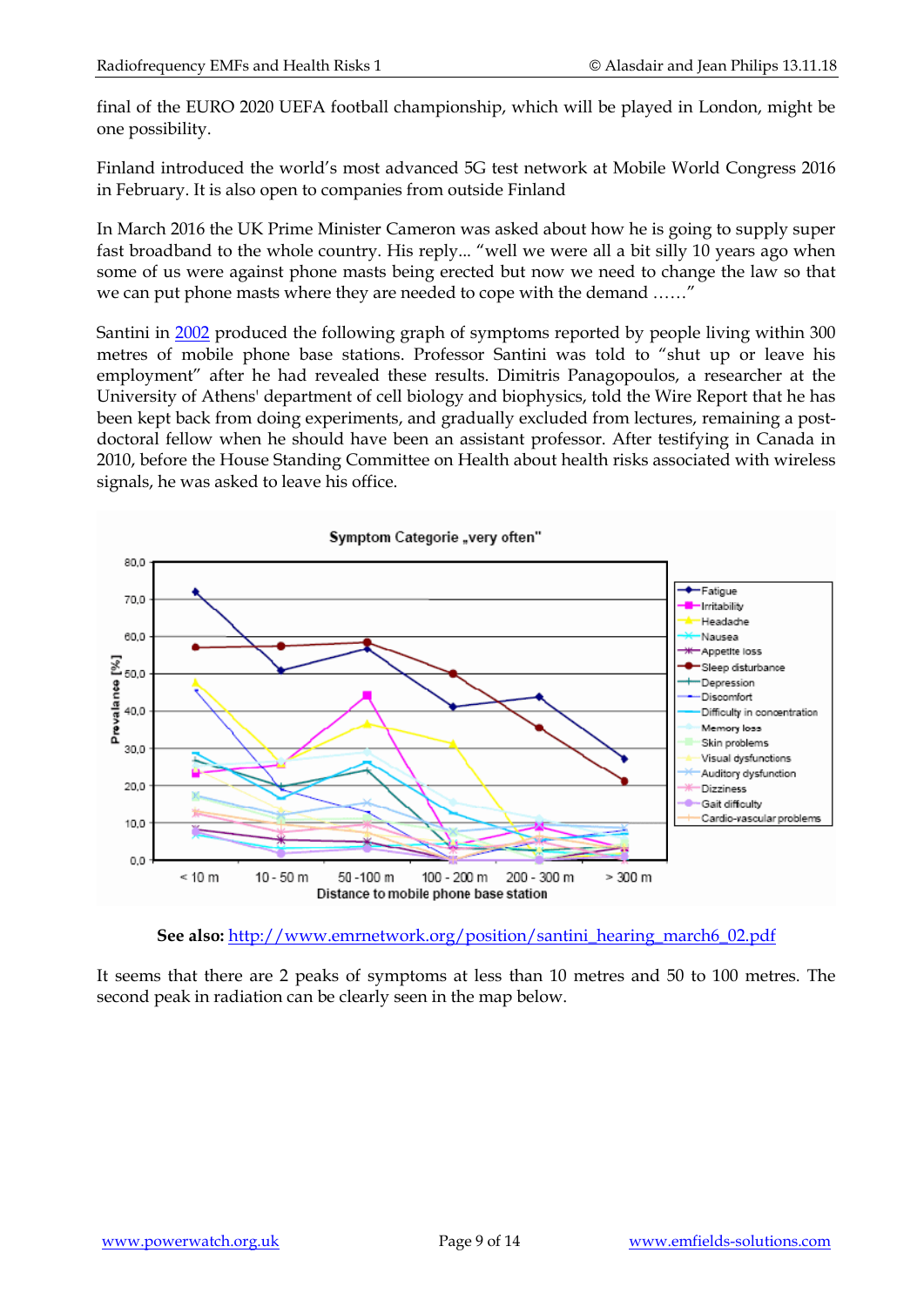

Navarro (2003) and, in a further re-analysis of Navarro's research, Oberfeld (2004), Bortkiewicz [\(2004\)](http://www.ncbi.nlm.nih.gov/sites/entrez?Db=pubmed&Cmd=ShowDetailView&TermToSearch=15620045&ordinalpos=4&itool=EntrezSystem2.PEntrez.Pubmed.Pubmed_ResultsPanel.Pubmed_RVDocSum), Hutter [\(2006\)](http://www.ncbi.nlm.nih.gov/sites/entrez?Db=pubmed&Cmd=ShowDetailView&TermToSearch=16621850&ordinalpos=2&itool=EntrezSystem2.PEntrez.Pubmed.Pubmed_ResultsPanel.Pubmed_RVDocSum), Abdel-Rassoul [\(2007\)](http://www.ncbi.nlm.nih.gov/sites/entrez?Db=pubmed&Cmd=ShowDetailView&TermToSearch=16962663&ordinalpos=3&itool=EntrezSystem2.PEntrez.Pubmed.Pubmed_ResultsPanel.Pubmed_RVDocSum) and Eger & Jahn (2010) all found significant numbers of people reporting very similar collections of symptoms. The effects began in many cases at 0.05 V/m and often, where measured, the higher the exposure the more the symptoms were reported. Hutter's control threshold of 0.2 V/m may have significantly underestimated the problem. Preece [\(2007\)](http://www.ncbi.nlm.nih.gov/pubmed/17259164) carried out a questionnaire survey of 3 villages in Cyprus, 2 exposed to GSM phone mast signals (up to  $1.4$  V/m) and one unexposed. There were also  $17.6$  MHz military signals but they did not exceed 0.3 V/m. Similar symptoms were found and the higher the exposure, the greater number or severity of symptoms reported. Kim [\(2010\)](http://www.ncbi.nlm.nih.gov/pubmed/20564176) found signals from mobile phone masts could be as high as 1.5 V/m in Korea.

In Sarabha Nagar, Ludhiana, India, residents in a particular block of flats have become concerned about the number of cancers being reported by the people living there; 7 patients in 7 houses, mainly women and 3 have died. They attribute the cancers to the high level of EMFs from the mobile phone base stations which are nearest to the area where the cancers have occurred.

Santini commented in the study he and his colleagues did in 2003 that "*Our results show a significant increase in symptoms in relation to the age of subjects (older subjects are more sensitive) and also, that facing the location is the worst position for some symptoms studied, especially for distances up to 100 metres from the base stations. No significant difference is observed in the frequency of symptoms related to the duration of exposure from less than 1 year to more than 5 years, with the exception of irritability which significantly increased after more than 5 years."*

A group of German doctors wrote an open letter to the President of Bavaria, expressing their concern after they had studied the medical records of 357 of their patients and compared their health reports with measured microwave fields at their homes. The doctors found that 70% of patients did not experience health effects if the microwave field levels they lived in were less than 0.06 V/m, whereas when these levels rose to 0.2 V/m and above, only 5-6% of their patients *did not* experience health effects. It is important to remember when looking at the graphs (included in Section 4) that microwave signals from mobile phone masts are often above **0.6 V/m** within 400 metres! A Serbian study (Koprivica [2014\)](http://www.ncbi.nlm.nih.gov/pubmed/24056584) found that at distances of less than 50 metres from the bottom of a mobile phone mast, the RF fields varied between less than 1 and 2 volts per metre. A further study found that the maximum measured field exceeded ICNIRP general public exposure reference levels at 2.5 % of locations and Serbian national reference levels at 15.6 % of locations (Koprivica [2016\)](http://www.ncbi.nlm.nih.gov/pubmed/26231558). Koprivica [\(2016b\)](http://www.ncbi.nlm.nih.gov/pubmed/26661841) reported that microcell base stations with antennas installed indoors typically emit less power than outdoor macrocell base stations, however the fact that people can be found close to antennas requires exposure originating from these base stations to be carefully considered. Measurement results showed that maximum recorded value of electric field strength exceeded International Commission on Non-Ionizing Radiation Protection reference levels at 7% of indoor base station locations.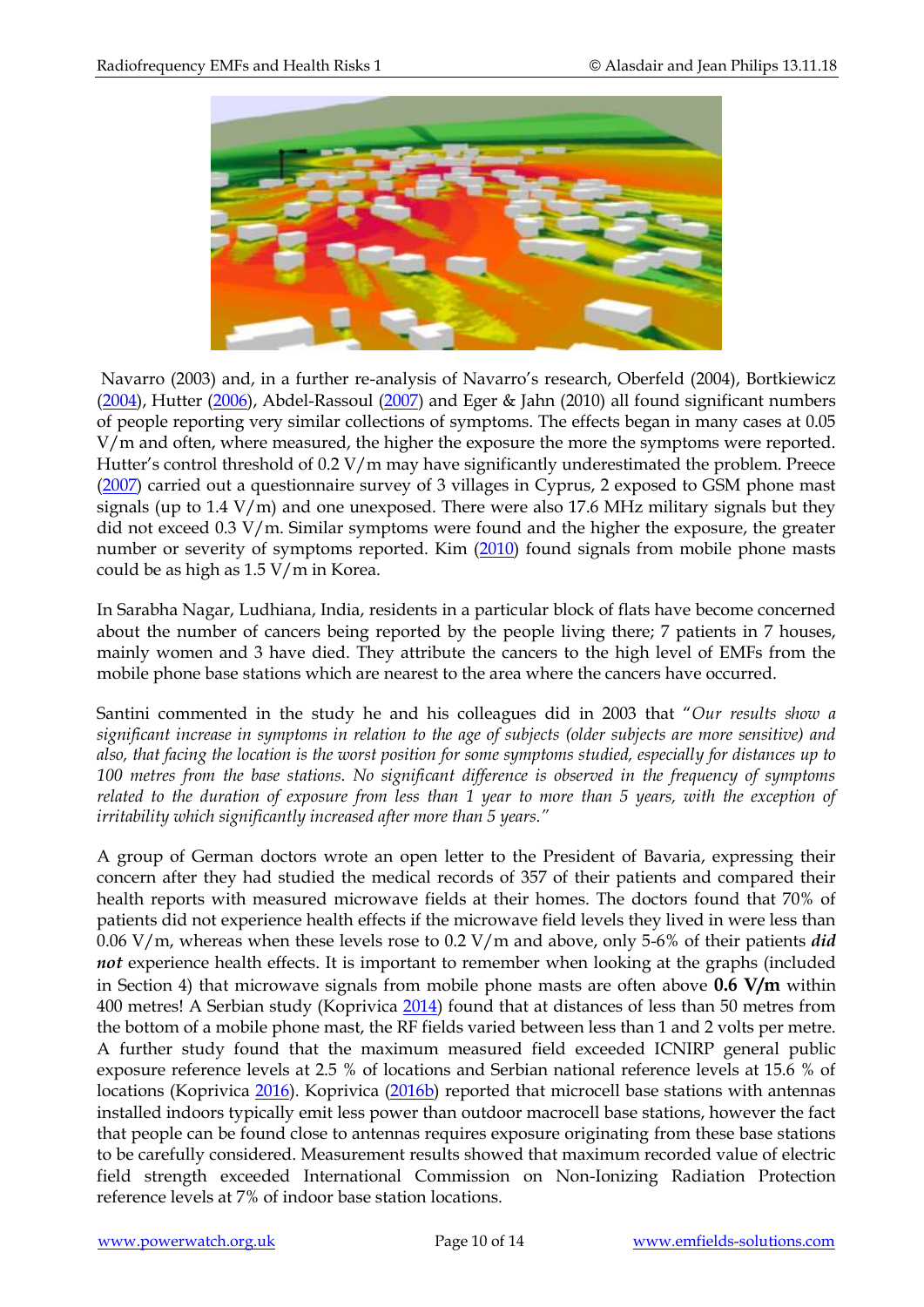The German doctors reported that the health disturbances disappear when the exposure ceased.

See: [http://www.powerwatch.org.uk/news/20050722\\_bamberg.asp](http://www.powerwatch.org.uk/news/20050722_bamberg.asp)

Dr. Cornelia Waldmann Selsam**,** spokesperson for the German doctors, concluded that in order to protect the general public, microwave levels should be below 0.06 volts per metre  $(V/m)$ . The current UK-allowed level is between 28 and 60 V/m depending on frequency.

In October 2002, several thousand Germans, including 200 qualified medical doctors, signed the 'Freiburger Appeal'. This states that, in their clinical experience, a wide range of symptoms and conditions have increased in incidence in the last few years and they are convinced it is pulsing microwave pollution from cell-phone systems that are causing this. They call for a reduction in mobile phone base station signals, for education to persuade people only to use their mobile phones in emergencies, and for a ban on the use of mobile phones by children.

A German study by Blettner [\(2008\)](http://www.ncbi.nlm.nih.gov/pubmed/19017702) involved responses from 30,047 people surveyed. They found 18.7% of participants were concerned about adverse health effects of mobile phone base stations, and an additional 10.3% attributed their personal adverse health effects to the exposure from them. The authors concluded *"A substantial proportion of the German population is concerned about adverse health effects caused by exposure from mobile phone base stations. The observed slightly higher prevalence of health complaints near base stations can not however be fully explained by attributions or concerns."* Hutter, in [2004,](http://www.ncbi.nlm.nih.gov/pubmed/15040130) after a questionnaire survey concluded that *"contrary to the claims of the telecommunication industry, opponents of celltowers generally do not express unusual fears concerning electromagnetic field exposure."* 

In a study by Gómez-Perretta [\(2013\)](http://www.ncbi.nlm.nih.gov/pubmed/24381254), it was found that concerns about base stations were 3 times more likely to be associated with trouble sleeping. However, when exposure levels only were considered, there was still 1½ times the chance of troubled sleep. Also associated with exposure were lack of appetite, lack of concentration and irritability.

Augner [\(2009\)](http://www.ncbi.nlm.nih.gov/pubmed/18803247) concluded in his study that *"short-term exposure to GSM base station signals may have an impact on well-being by reducing psychological arousal."*

Many, especially industry, people suggest that the effects people report are due to psychological reasons. The people attribute their feelings of ill-health to the mast, as it is visible to them, and they believe it is affecting them. Kowall [\(2012\)](http://www.ncbi.nlm.nih.gov/pubmed/21987029) suggested that risk perception as a result of mobile phone base station exposure was strongly associated with concerns about various other risks like the side effects of medications, air pollution or power lines. The number of people expressing their concerns in a self-administered questionnaire stayed at just under 50% from 2004 to 2006.

It is unclear how psychological factors could account for the effects such as those found by Balmori (2005) on a population of storks in Valladolid, Spain; where 40% of storks nesting within 200m of a mast had no chicks, yet only 3.3% of those further than 300m did not have chicks, a highly significant difference. The behaviour of those nearer the masts was also different, more aggressive and less co-ordinated.

Waldmann-Selsam [\(2016\)](https://www.ncbi.nlm.nih.gov/pubmed/27552133) reported that electromagnetic radiation from mobile phone masts is harmful for trees. The results of the authors' study are consistent with the fact that damage afflicted on trees by mobile phone towers usually start on the side nearest the mast, extending to the whole tree over time.

A study by Furubayashi [\(2009\)](http://www.ncbi.nlm.nih.gov/pubmed/18780296?ordinalpos=2&itool=EntrezSystem2.PEntrez.Pubmed.Pubmed_ResultsPanel.Pubmed_DefaultReportPanel.Pubmed_RVDocSum) looked at a group of women who declared themselves sensitive to RF exposure and compared them with a control group. They found no evidence of a causal link between exposure and symptoms. As they only had 11 subjects in the sensitive group (out of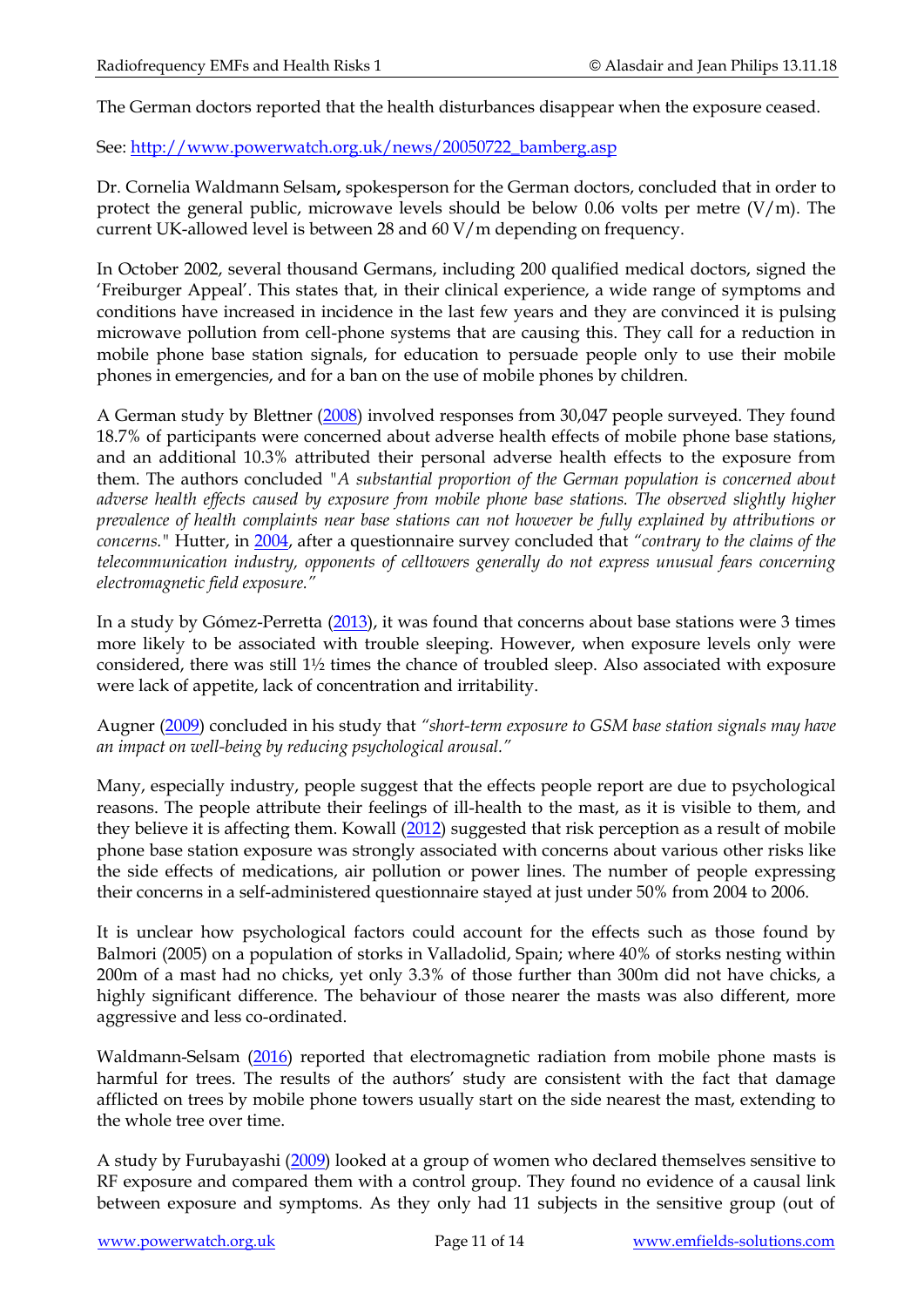2,472 returned questionnaires), it seems as if their conclusion was somewhat hasty, and maybe their inclusion criteria need to be re-visited.

It can sometimes be difficult to find out for certain whether the reported health effects are as serious as some people believe. This can be because some of the research is undertaken with industry-funded money and the results are not made freely available. T-Mobile commissioned a scientific report that concluded that mobile phone handsets masts contribute to cancer and genetic damage. The report recommended that exposure limits should be cut to 1/1,000<sup>th</sup> of our current limits. Dr Hans-Peter Neitzke, of the Ecolog Institute, which produced the report for T-Mobile [\(2000\)](http://bemri.org/archive/hese-uk/en/niemr/nietzke.php), accused T-Mobile of diluting the findings by commissioning other studies from which it knew that *"no critical results or recommendations were to be expected"*. Ecolog's report concluded *"Given the results of the present epidemiological studies, it can be concluded that electromagnetic fields with frequencies in the mobile telecommunications range do play a role in the development of cancer." "This is particularly notable for tumours of the central nervous system."*

Over 44% of the World's population live in countries and regions where there are EMF exposure guideline levels which are at least a tenfold stricter than those permitted by ICNIRP. Sometimes these restrictions are only for what are often termed "sensitive areas", in other instances they are the standard maximum permitted exposures for the general public.

It is worth noting that Huss [\(2007\)](http://ehp.niehs.nih.gov/members/2006/9149/9149.html) conducted a systematic review of studies of controlled exposure to radiofrequency radiation with health-related outcomes. From a total of 59 studies in their analysis, 12 were funded exclusively by the telecommunications industry, 11 were funded by public agencies and charities, 14 had mixed funding (including industry), and in 22 the funding was not reported. They found that *"studies funded exclusively by industry reported the largest number of outcomes, but were least likely to report a statistically significant result. The odds ratio was 0.11 compared with studies funded by public agencies or charities."* This means that according to their data, studies funded by the mobile phone industries alone were 9 times more likely to find no effect as those by purely public agencies and charities, and that this difference was significant! They concluded that "The interpretation of results from studies of health effects of radiofrequency *radiation should take sponsorship into account."*

For more information about funding bias, the following books are worth looking out for:

- books by Robert Becker
- "Cell Phones: Invisible Hazards in the Wireless Age: An Insider's Alarming Discoveries About Cancer and Genetic damage" by George Carlo and Martin Schram
- "Something in the Air" by Roger Coghill
- Martin Walker's publications "Skewed" and other recent ones. His website is also interesting [www.slingshotpublications.com](http://www.slingshotpublications.com/)

It is not just the funding that can result in inadequate research. In one paper looking at measuring personal exposure to RF (Viel [2009\)](http://www.ncbi.nlm.nih.gov/pubmed/19336431) the study subjects carried them in different places, or had the monitor next to them, and the authors themselves admit that most of the time the readings were below the measuring instrument base level sensitivity. It seems as though it couldn't have been designed better if it were intended not to find an effect.

Most inline water conditioners use a weak pulsed electromagnetic field to remove lime scale from plumbing. It is quite possible that mobile phone antennas mounted on water towers could have a similar ionic effect on the water stored inside. If it were to remove the protective lime scale from lead plumbing, the water could become contaminated with lead.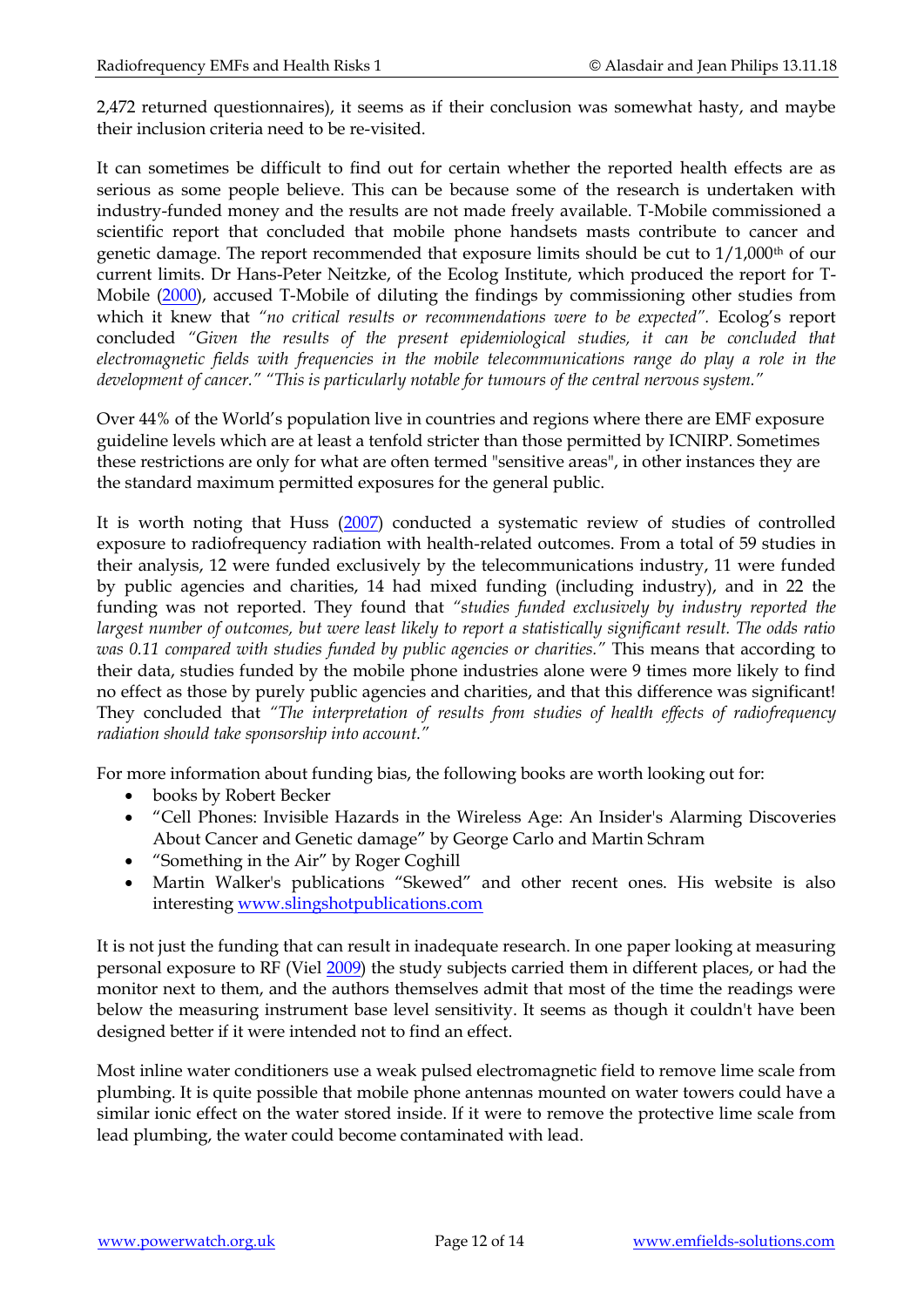## **Internet of Things (IoT)**

A new generation of short high frequency 5G wavelengths is being proposed to power the Internet of Things. Controversy continues with regards to harm from current 2G, 3G and 4G wireless technologies. 5G technologies are far less studied for human or environmental effects. It is argued that the addition of this added high frequency 5G radiation to an already complex mix of lower frequencies, will contribute to a negative public health outcome both from both physical and mental health perspectives. Like other common toxic exposures, the effects of radiofrequency electromagnetic radiation (RF EMR) will be problematic if not impossible to sort out epidemiologically as there no longer remains an unexposed control group. This is especially important considering these effects are likely magnified by synergistic toxic exposures and other common health risk behaviours. Effects can also be non-linear. Because this is the first generation to have cradle-to-grave lifespan exposure to this level of man-made microwave (RF EMR) radiofrequencies, it will be years or decades before the true health consequences are known (Russel[l 2018\)](https://www.ncbi.nlm.nih.gov/pubmed/29655646).

## **Safety zones**

The signatories of the Venice Resolution, initiated by the International Commission for Electromagnetic Safety, June 6th 2008, stated *"We are compelled to confirm the existence of non-thermal effects of electromagnetic fields on living matter, which seem to occur at every level of investigation from molecular to epidemiological. We, who are at the forefront of this research, encourage an ethical approach in setting of exposure standards which protect the health of all, including those who are more vulnerable."*

In November 2009, a scientific panel met in Seletun, Norway, for three days of intensive discussion on existing scientific evidence and public health implications of the unprecedented global exposures to artificial electromagnetic fields (EMF). EMF exposures (static to 300 GHz) result from the use of electric power and from wireless telecommunications technologies for voice and data transmission, energy, security, military and radar use in weather and transportation. The panel recommended that new, biologically-based public exposure standards were urgently needed to protect public health worldwide (Fragopoulou [\(2010\)](http://www.ncbi.nlm.nih.gov/pubmed/21268443).

Blank & Goodman [\(2009\)](http://www.ncbi.nlm.nih.gov/pubmed/19268550) also call for EMF safety limits to be changed from the thermal standard, due to the increasing evidence for DNA change occurring long before the threshold for thermal changes is reached.

Some countries have imposed a safety zone around telecommunications masts. In Russia, this is 2,000 metres and in New Zealand it is 500 metres. This may merely *change* the health risks. For mobile phone *users* the health risks will increase as their phones will have to work at a higher power to connect to, and *stay* connected to, a mast that is further away than to one that is nearer. Phone users have a choice not to use a phone in an area where the signal strength is poor, however. The base stations will have to work hard to get the signal to phone users some distance away, so the people who live nearest to these masts will get higher levels of radiation than those living further away, who may be the people wanting the signal! Crude precautionary measures do not always achieve the desired results, however attractive they may appear to be at first glance. Some national and regional governments have set 'preventive' exposure limits (lower than those advocated by ICNIRP), rather than distance to protect their citizens. These countries include China, Switzerland and Russia, as well as at least 9 EU member states (European Parliament resolution April 2009).